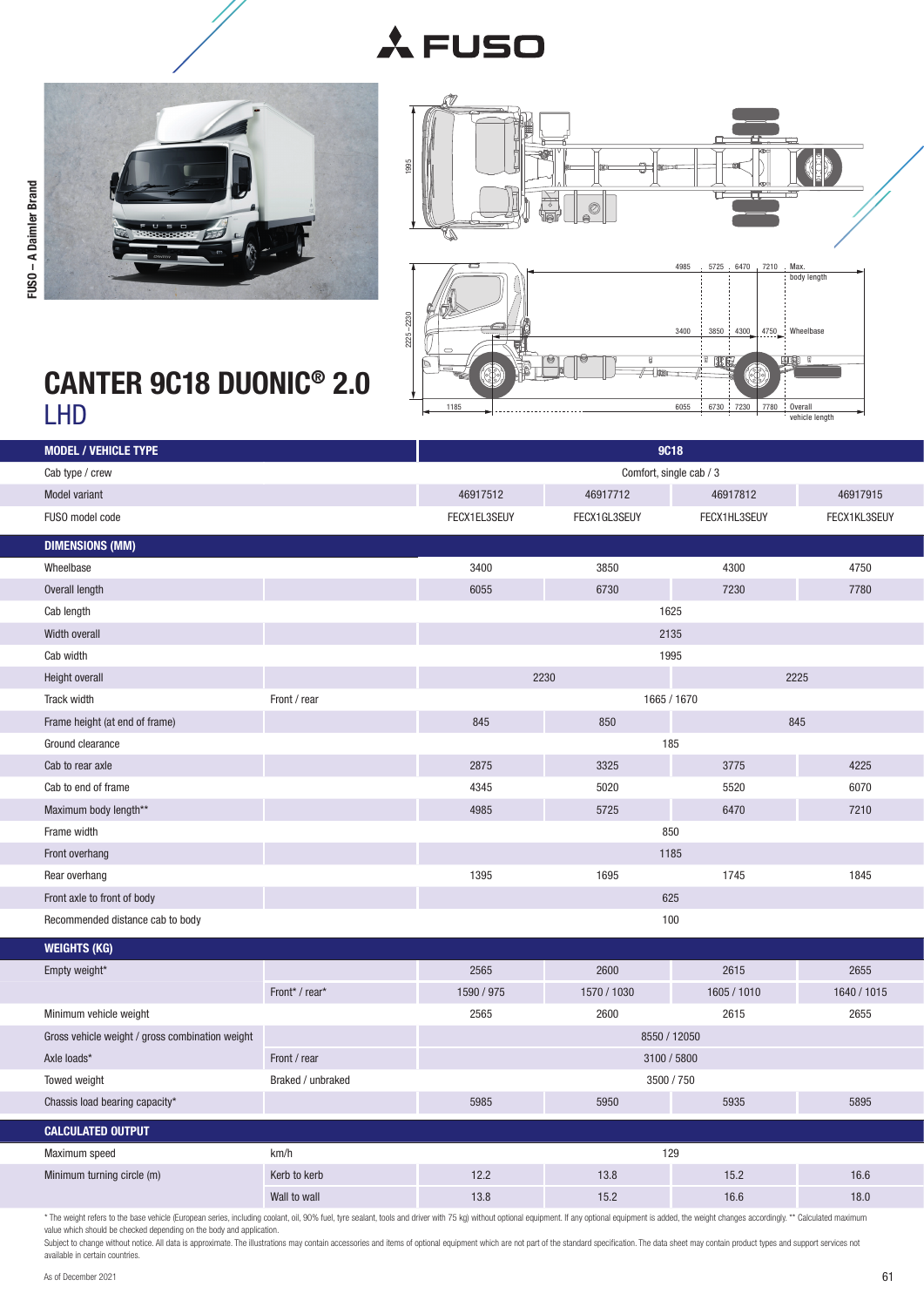![](_page_1_Picture_0.jpeg)

![](_page_1_Picture_1.jpeg)

![](_page_1_Picture_2.jpeg)

![](_page_1_Figure_3.jpeg)

4P10 – 129 kW (175 PS) 430 Nm@1600 rpm 129 kW@2865 rpm

## CANTER 9C18 DUONIC® 2.0 LHD

| <b>ENGINE (EURO VI)</b>       |                                                                                            |                                                                                                                                                                        |                                                                                                            |                                    |  |
|-------------------------------|--------------------------------------------------------------------------------------------|------------------------------------------------------------------------------------------------------------------------------------------------------------------------|------------------------------------------------------------------------------------------------------------|------------------------------------|--|
| <b>Type</b>                   | Water-cooled four-stroke diesel engine with turbocharger, intercooler and direct injection |                                                                                                                                                                        |                                                                                                            |                                    |  |
| No. of cylinders              |                                                                                            | 4/in-line                                                                                                                                                              |                                                                                                            |                                    |  |
| Capacity                      | 2998 $cm3$                                                                                 |                                                                                                                                                                        |                                                                                                            |                                    |  |
| Peak output                   |                                                                                            |                                                                                                                                                                        | 129 kW (175 hp) / 2865 rpm                                                                                 |                                    |  |
| Rated torque                  |                                                                                            |                                                                                                                                                                        | 430 Nm / 1600 rpm                                                                                          |                                    |  |
| Diesel particulate filter     |                                                                                            |                                                                                                                                                                        | Service life approx. 300,000 km                                                                            |                                    |  |
| Alternator                    |                                                                                            |                                                                                                                                                                        | Alternating current 12 V, 140 A                                                                            |                                    |  |
| Exhaust gas aftertreatment    |                                                                                            |                                                                                                                                                                        | $SCR + DPF$                                                                                                |                                    |  |
| PTO (optional)                | Type                                                                                       | 31 kW with flange                                                                                                                                                      | 62 kW with flange                                                                                          | 31 kW for directly connected pumps |  |
|                               | Torque at peak output [Nm]:                                                                | 196 Nm                                                                                                                                                                 | 392 Nm                                                                                                     | 196 Nm                             |  |
|                               | Gear ratios                                                                                | 1:0.655                                                                                                                                                                | 1:0.727                                                                                                    | 1:0.651                            |  |
|                               |                                                                                            |                                                                                                                                                                        |                                                                                                            |                                    |  |
|                               | Engine speed at peak output                                                                |                                                                                                                                                                        | 1500 rpm                                                                                                   |                                    |  |
| <b>POWERTRAIN</b>             |                                                                                            |                                                                                                                                                                        |                                                                                                            |                                    |  |
| Transmission                  | Model                                                                                      | DUONIC <sup>®</sup> 2.0: Automated transmission with dual clutch, 6 forward speeds and 1 reverse gear<br>5.397 - 3.788 - 2.310 - 1.474 - 1.000 - 0.701 - reverse 5.397 |                                                                                                            |                                    |  |
|                               | Gear ratio                                                                                 |                                                                                                                                                                        |                                                                                                            |                                    |  |
| Rear axle gear ratio          | Ratio                                                                                      | 5.714                                                                                                                                                                  |                                                                                                            |                                    |  |
| <b>CHASSIS</b>                |                                                                                            |                                                                                                                                                                        |                                                                                                            |                                    |  |
| Front axle / rear axle        | Model                                                                                      | F350T / R035T                                                                                                                                                          |                                                                                                            |                                    |  |
|                               | Load-bearing capacity front/rear                                                           |                                                                                                                                                                        |                                                                                                            |                                    |  |
| <b>Tyres</b>                  |                                                                                            | 205/75R17.5C 124/122M                                                                                                                                                  |                                                                                                            |                                    |  |
|                               |                                                                                            | Twin tyres at rear, tyres with optimised rolling resistance                                                                                                            |                                                                                                            |                                    |  |
| Wheel                         |                                                                                            | 17.5 x 6.00 - 127 - 6 wheel bolts                                                                                                                                      |                                                                                                            |                                    |  |
| Steering                      |                                                                                            | LHD                                                                                                                                                                    |                                                                                                            |                                    |  |
|                               |                                                                                            |                                                                                                                                                                        | Recirculating-ball steering with power assist, tilting telescopic steering column with steering-wheel lock |                                    |  |
| <b>Brake</b>                  | Service brake                                                                              | Hydraulic with vacuum power assist, dual-circuit with load-dependent brake proportioning valve at rear wheels                                                          |                                                                                                            |                                    |  |
|                               | Front / rear                                                                               | Disc brake $(252 \times 40)$                                                                                                                                           |                                                                                                            |                                    |  |
|                               | Parking brake                                                                              | Mechanical expanding brake on drive shaft at rear of transmission                                                                                                      |                                                                                                            |                                    |  |
|                               | Auxiliary brake                                                                            | Exhaust brake (50 kW)                                                                                                                                                  |                                                                                                            |                                    |  |
| Suspension                    | Front / rear                                                                               | Semi-elliptic leaf spring with shock absorber and stabiliser                                                                                                           |                                                                                                            |                                    |  |
| Frame                         | Type                                                                                       | Ladder-type frame with reinforcements and crossmembers                                                                                                                 |                                                                                                            |                                    |  |
| Fuel tank capacity            |                                                                                            | 100 litres                                                                                                                                                             |                                                                                                            |                                    |  |
| Electrical system - batteries |                                                                                            | 12 V (100 AH - 760 A(EN))                                                                                                                                              |                                                                                                            |                                    |  |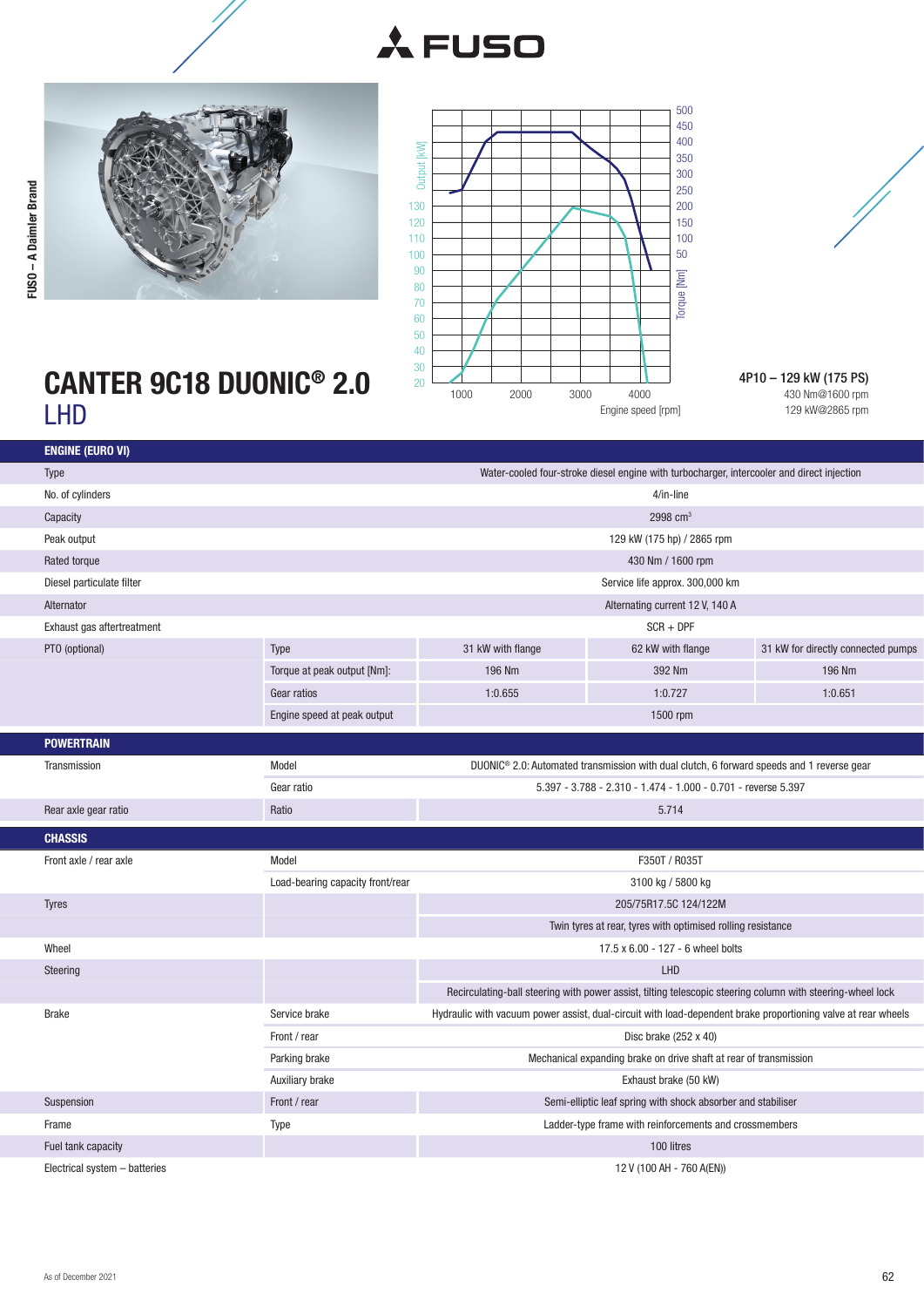![](_page_2_Picture_0.jpeg)

![](_page_2_Picture_1.jpeg)

FUSO – A Daimler Brand

FUSO - A Daimler Brand

![](_page_2_Figure_2.jpeg)

## CANTER 9C18 DUONIC<sup>®</sup> 2.0<br>RHD

| <b>MODEL / VEHICLE TYPE</b>                     |                   |                         | <b>9C18</b>  |              |              |
|-------------------------------------------------|-------------------|-------------------------|--------------|--------------|--------------|
| Cab type / crew                                 |                   | Comfort, single cab / 3 |              |              |              |
| Model variant                                   |                   | 46917522                | 46917722     | 46917822     | 46917925     |
| FUSO model code                                 |                   | FECX1ER3SEUY            | FECX1GR3SEUY | FECX1HR3SEUY | FECX1KR3SEUY |
| <b>DIMENSIONS (MM)</b>                          |                   |                         |              |              |              |
| Wheelbase                                       |                   | 3400                    | 3850         | 4300         | 4750         |
| Overall length                                  |                   | 6055                    | 6730         | 7230         | 7780         |
| Cab length                                      |                   |                         | 1625         |              |              |
| Width overall                                   |                   |                         | 2135         |              |              |
| Cab width                                       |                   |                         | 1995         |              |              |
| <b>Height overall</b>                           |                   |                         | 2230         |              | 2225         |
| Track width                                     | Front / rear      |                         | 1665 / 1670  |              |              |
| Frame height (at end of frame)                  |                   | 845                     | 850          |              | 845          |
| Ground clearance                                |                   |                         | 185          |              |              |
| Cab to rear axle                                |                   | 2875                    | 3325         | 3775         | 4225         |
| Cab to end of frame                             |                   | 4345                    | 5020         | 5520         | 6070         |
| Maximum body length**                           |                   | 4985                    | 5725         | 6470         | 7210         |
| Frame width                                     |                   | 850                     |              |              |              |
| Front overhang                                  |                   | 1185                    |              |              |              |
| Rear overhang                                   |                   | 1470                    | 1695         | 1745         | 1845         |
| Front axle to front of body                     |                   | 625                     |              |              |              |
| Recommended distance cab to body                |                   | 100                     |              |              |              |
| <b>WEIGHTS (KG)</b>                             |                   |                         |              |              |              |
| Empty weight*                                   |                   | 2565                    | 2600         | 2615         | 2655         |
|                                                 | Front* / rear*    | 1590 / 975              | 1570 / 1030  | 1605 / 1010  | 1640 / 1015  |
| Minimum vehicle weight                          |                   | 2565                    | 2600         | 2615         | 2655         |
| Gross vehicle weight / gross combination weight |                   | 8550 / 12050            |              |              |              |
| Axle loads*                                     | Front / rear      | 3100 / 5800             |              |              |              |
| Towed weight                                    | Braked / unbraked | 3500 / 750              |              |              |              |
| Chassis load bearing capacity*                  |                   | 5985                    | 5950         | 5935         | 5895         |
| <b>CALCULATED OUTPUT</b>                        |                   |                         |              |              |              |
| Maximum speed                                   | km/h              | 129                     |              |              |              |
| Minimum turning circle (m)                      | Kerb to kerb      | 12.2                    | 13.8         | 15.2         | 16.6         |
|                                                 | Wall to wall      | 13.8                    | 15.2         | 16.6         | 18.0         |

\* The weight refers to the base vehicle (European series, including coolant, oil, 90% fuel, tyre sealant, tools and driver with 75 kg) without optional equipment. If any optional equipment is added, the weight changes acco

available in certain countries.